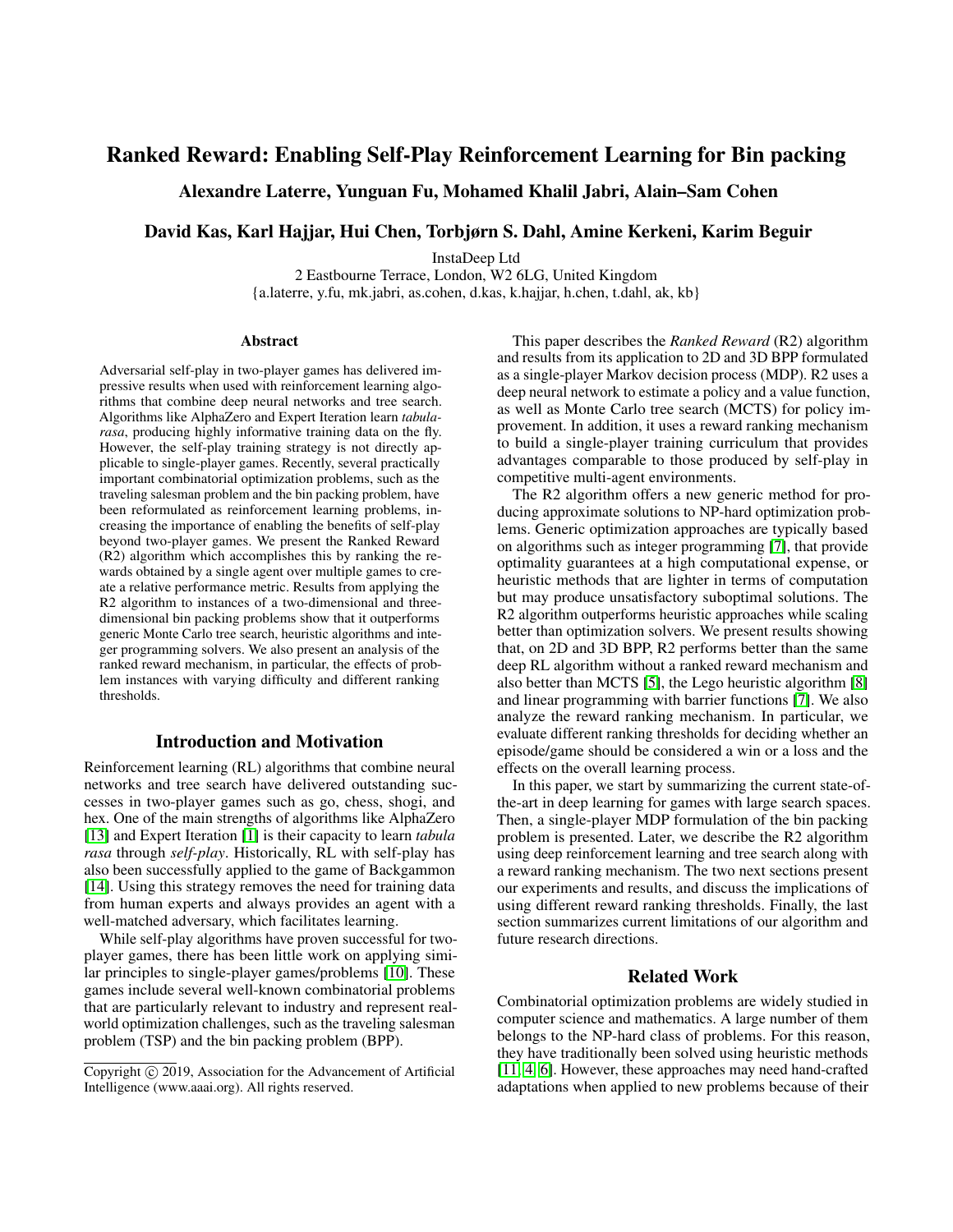problem-specific nature.

Deep learning algorithms potentially offer an improvement on traditional optimization methods as they have provided remarkable results on classification and regression tasks [\[12\]](#page-7-10). Nevertheless, their application to combinatorial optimization is not straightforward. A particular challenge is how to represent these problems in ways that allow the deployment of deep learning solutions. One way to overcome this challenge was introduced by Vinyals et al. [\[15\]](#page-7-11) through *Pointer Networks*, a neural architecture representing combinatorial optimization problems as sequence-to-sequence learning problems. Early Pointer Networks were trained using supervised learning methods and yielded promising results on the TSP but required datasets containing optimal solutions which can be expensive, or even impossible to build. Using the same network architecture, but training with actor-critic methods, removed this requirement [\[3\]](#page-7-12).

Unfortunately, the constraints inherent to the bin packing problem prohibit its representation as a sequence in the same way as the TSP. In order to get around this, Hu *et al.* [\[9\]](#page-7-13) combined a heuristic approach with RL to solve a 3D version of the problem. The main role of the heuristic is to transform the output sequence produced by the RL algorithm into a feasible solution so that its reward signal can be computed. This technique outperformed previous well-designed heuristics.

#### Deep Learning with Tree Search and Self-Play

Policy iteration algorithms that combine deep neural networks and tree search in a self-training loop, such as Alp-haZero [\[13\]](#page-7-0) and Expert Iteration [\[1\]](#page-7-1), have exceeded human performance on several two-player games. These algorithms use a neural network with weights  $\theta$  to provide a policy  $p_{\theta}(\cdot|s)$  and/or a state value estimate  $v_{\theta}(s)$  for every state s of the game. The tree search uses the neural network's output to focus on moves with both high probabilities according to the policy and high-value estimates. The value function also removes any need for Monte Carlo roll-outs when evaluating leaf nodes. Therefore, using a neural network to guide the search reduces both the breadth and the depth of the searches required, leading to a significant speedup. The tree search, in turn, helps to raise the performance of the neural network by providing improved MCTS-based policies during training.

Self-play allows these algorithms to learn from the games played by both players. It also removes the need for potentially expensive training data, often produced by human experts. Such data may be biased towards human strategies, possibly away from better solutions. Another significant benefit of self-play is that an agent will always face an opponent with a similar performance level. This facilitates learning by providing the agent with just the right curriculum in order for it to keep improving [\[2\]](#page-7-14). If the opponent is too weak, anything the agent does will result in a win and it will not learn to get better. If the opponent is too strong, anything the agent does will result in a loss and it will never know what changes in its strategy could produce an improvement. The main contribution of the R2 algorithm is a relative reward mechanism for single-player games, providing the benefits of self-play in single-player MDPs and potentially making policy iteration algorithms with deep neural networks and

tree search effective on a range of combinatorial optimization problems.

### Bin Packing as a Markov Decision Process

The classical bin packing problem involves packing a set of items into fixed-sized bins in a way that minimizes a cost function, e.g. the number of bins required. The work presented here considers a variation of the problem where the objective is to pack a set of items into a single bin while minimizing its surface, like in the work of Hu *et al.* [\[9,](#page-7-13) [8\]](#page-7-6).

## Bin Packing Problem

The problem involves a set of  $N$  cuboid shaped items  $\mathcal{I} = \{ (l_i, w_i, h_i) \}_{i=1}^N$  where  $l_i, w_i$  and  $h_i$  denote the length, width and height of item i. Items can be rotated of  $90^\circ$  along x, y and z axis, and  $o_i \in \{0, 1, 2, 3, 4, 5\}$  denotes how the  $i$ -th item is rotated. The bottom-left-front corner of the  $i$ -th item placed inside the bin is denoted by  $(x_i, y_i, z_i)$  with the bottom-left-front corner of the bin set to  $(0, 0, 0)$ . The problem also includes additional constraints, complexifying the environment and reducing the number of available positions in which an item can be placed. In particular, items may not overlap and an item's center of gravity needs physical support. A solution to this problem is a sequence of quintuplets  $((i, x_i, y_i, z_i, o_i))_{i=1}^N$  where all items are placed inside the bin while satisfying all the constraints. The objective is then to minimize the surface of the minimal bin which contains all the items. The problem can also be reduced to 2D, where the bin is of shape  $(W, H)$  and each item have only two possibilities of orientation. The objective is then to minimize the perimeter of the minimal bin.

#### Markov Decision Process

As opposed to Hu *et al.* [\[9,](#page-7-13) [8\]](#page-7-6), which address the BPPs via sequence-to-sequence methods, we formulate the problem as an MDP, where state encodes all the items and their current placement if placed and action encodes the possible positions and orientations of the unplaced items. The goal of the agent is to select actions in a way that minimizes the cost. This is reflected in the design of the reward  $r_t$ . As defined in Equation [1,](#page-1-0) all non-terminal states receive a reward of 0 while terminal states receive a reward function of the final solution's quality.

<span id="page-1-0"></span>
$$
r_t = \begin{cases} \frac{C^*}{C}, & \text{if all items have been placed,} \\ 0, & \text{otherwise,} \end{cases}
$$
 (1)

where costs  $C$  and  $C^*$  denote respectively the cost of the minimal bin at terminal state and of an ideal cube (or square) whose volume (or area) equals to the sum of the volumes (or areas) of all items. The definition of the cost  $C$  of a bin  $(L, W, H)$  is:

$$
C = \begin{cases} LW + WH + LH, & \text{3D,} \\ W + H, & \text{2D.} \end{cases}
$$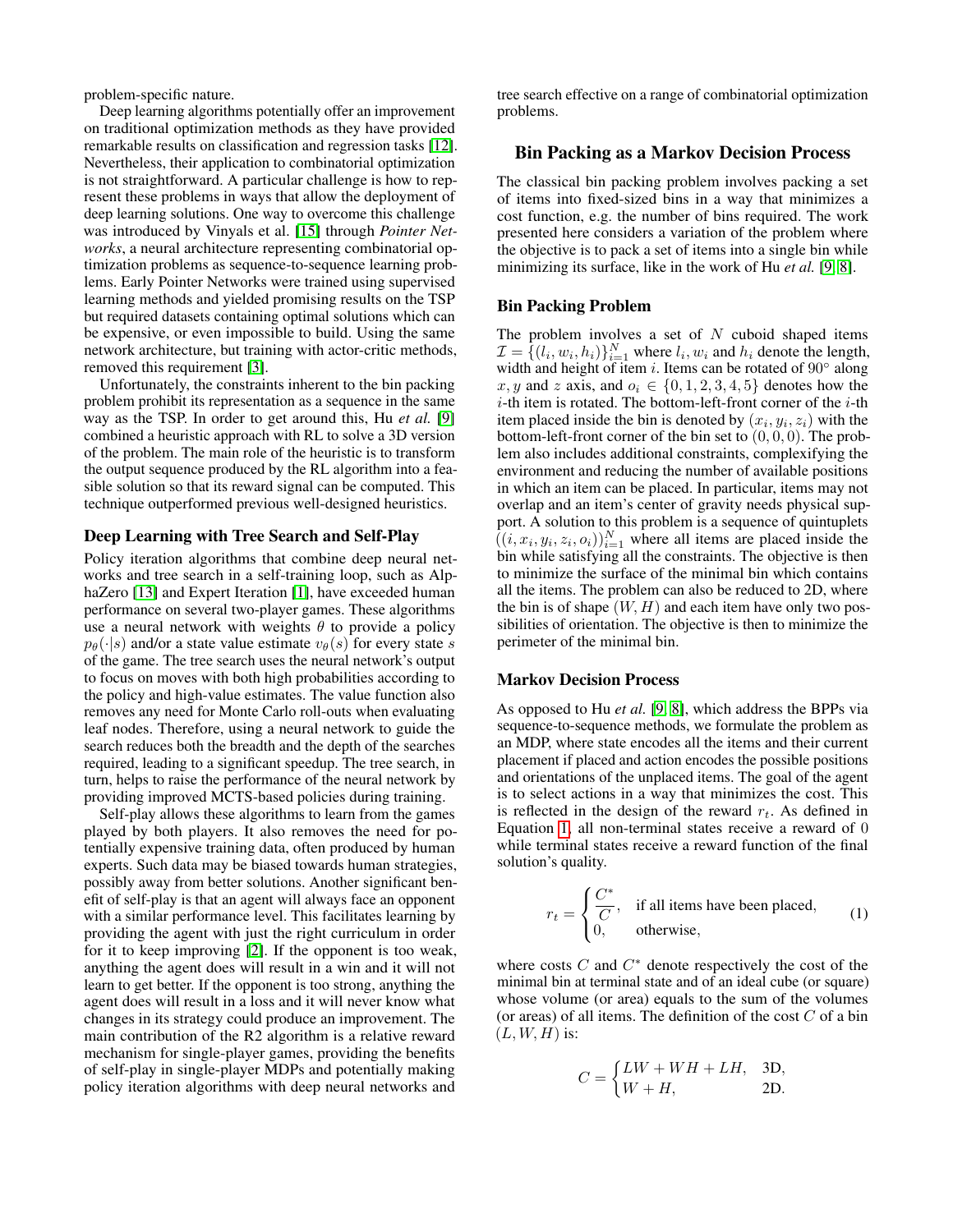## The R2 Algorithm

When using self-play in two-player games, a funny agent faces a perfectly suited adversary at all times because no matter how weak or strong it is, the opponent always provides just the right level of opposition for the agent to learn from [\[2\]](#page-7-14). The R2 algorithm reproduces the benefits of self-play for generic single-player MDPs by reshaping the rewards of a single agent according to its relative performance over recent games. A detailed description is given by Algorithm [1.](#page-2-0) Below we present the ranking mechanism and network model used in detail.

## Ranked Rewards

The ranked reward mechanism compares each of the agent's solutions to its recent performance so that no matter how good it gets, it will have to surpass itself to get a positive reward. In particular, R2 uses a size-limited buffer  $\beta$  to record recent MDP rewards and calculate a threshold value  $r_{\alpha}$  based on a given percentile  $\alpha \in (0, 100)$ , e.g., the threshold value  $r_{75}$  is the MDP reward value closest to the 75th percentile of the MDP rewards in the buffer. The agent's MDP reward  $R_{N-1}$  is reshaped to a *ranked reward*  $z \in \{\pm 1\}$  according to whether or not it surpasses the threshold value:

$$
z = \begin{cases} 1 & r_{N-1} > r_{\alpha} \text{ or } r_{N-1} = 1 \\ -1 & r_{N-1} < r_{\alpha} \\ b \sim B & r_{N-1} = r_{\alpha} \text{ and } r_{N-1} < 1 \end{cases}
$$
 (2)

where  $z = b$  is sampled from a binary random variable B such that when  $r = r_{\alpha}$ , z equals to  $\pm 1$  randomly. This way, the player is provided with samples of recent games labeled relatively to the agent's current performance, providing information on which policies will improve its present capabilities. The random variable is used to break ties and assure constantlearning. Indeed, if we set z to 1 when  $r = r_\alpha < 1$ , the agent does not have an incentive to beat the threshold since it can obtain positive rewards by staying at its current performance level. The ranked rewards are then used as targets for the value estimation neural network and as the value to backup for terminal nodes during MCTS.

#### Neural Network Architecture

The input of the neural network consists of the set of feasible actions where each action consists of features describing the chosen item, id and orientation, as well as the placement location. The network architecture satisfies two critical requirements. First, it is *permutation invariant*, i.e. any permutation of the input set results in the same output permutation. Second, the model is able to process input sets of any size since the size of the available action space varies as the items are being placed.

Each action in the action space is fed independently into a feed-forward network taking fixed-size inputs. The resulting feature-space embeddings are aggregated using pooling operations. The final output is obtained by combining these with the embeddings through further non-linear processing to obtain the agent's policy and its state-value estimate.

### Algorithm 1: R2

```
Input: a percentile \alpha and a mini-batch size b
Initialize fixed size buffers \mathcal{D} = \{\} and \mathcal{B} = \{\}Initialize parameters \theta_0 of the neural network, f_{\theta_0}for k = 0, 1, ... do
    for episode = 1, \ldots, M do
         Sample an initial state s_0for t = 0, ..., N-1 do
             Perform a Monte Carlo tree search
               consisting of S simulations guided by f_{\theta_k}Extract MCTS-improved policy \pi(\cdot|s_t)Sample action a_t \sim \pi(\cdot|s_t)Take action a_t and observe new state s_{t+1}end
         Compute MDP reward r_{N-1} and store it in B
         Compute threshold r_{\alpha} based on the MDP
          rewards in BReshape to ranked reward z as explained in (2)Store all triplets (s_t, \pi(\cdot \mid s_t), z) in \mathcal D for
          t = 0, \ldots, N - 1end
    \theta \leftarrow \theta_kfor step = 1, \ldots, J do
         Sample mini-batch J of size b uniformly from
          from D
         Update \theta by performing one optimization step
          using mini-batch \mathcal Jend
    \theta_{k+1} \leftarrow \thetaend
```
## Experiments and Results

<span id="page-2-1"></span><span id="page-2-0"></span>To validate our approach and evaluate its effectiveness, we first considered 2D and 3D BPP with 10 items. The items were generated by repeatedly dividing a square/cube of size 10. The process for generating items randomly is presented in detail in Appendix . The training process is as follows: at each iteration, 50 problems are generated and solved by R2 with a reward buffer of size 250, used to define the threshold  $r_{\alpha}$ . All MCTS instances perform 300 simulations per move. The reshaped rewards alongside the MCTS-improved policies are stored in a dataset and used during training. The neural network is trained by gradient descent (Adam) using minibatches of size 32, uniformly sampled from the last 500 games. At each iteration, 50 steps of gradient descent are performed. Each experiment ran on a NVIDIA Tesla V100 GPU card for up to two days.

## Ranked Reward with Different Thresholds

We first compared the performance of the R2 algorithm with three different  $\alpha$ -percentiles: 50, 75 and 90. We also included a version using the MDP reward directly without ranking as the target for the value function estimate. The learning curves are presented in Figure [1](#page-3-0) for games with 10 items in 2D and 3D. R2 with an  $\alpha$ -percentile of 75% achieved the best training performances in both cases. Regardless of the threshold, R2 outperforms Rank-Free in both mean rewards and optimality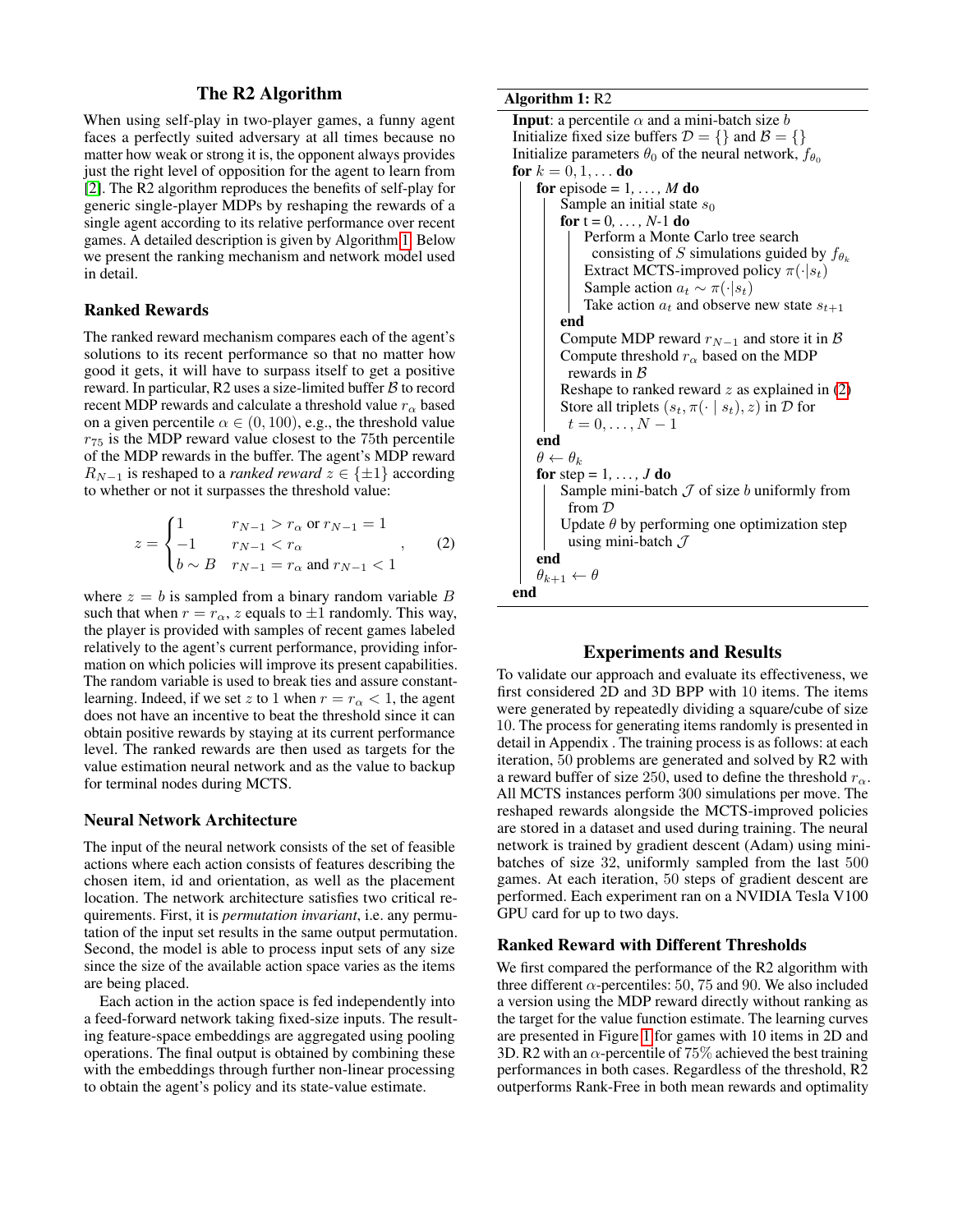<span id="page-3-0"></span>

Figure 1: Mean rewards and optimality percentages of R2 on 2D and 3D bin packing problems with percentile of 50 (blue), 75 (green), 90 (purple) and Rank-Free (red).

percentages with a faster convergence. We later evaluated the different threshold on problems with 20, 30 and 50 items. On these larger problems, the 50% threshold produced the best final performance. The details of these evaluations are given in Appendix.

## Comparison with Other Methods

To evaluate the performance of R2, we compared Rank-75% with a set of baselines as comparison: trained neural network agent without MCTS; a supervised agent; a plain MCTS agent using Monte-Carlo rollouts for state-value estimation [\[5\]](#page-7-5); the Lego heuristic search algorithm [\[9,](#page-7-13) [8\]](#page-7-6); and a solver agent using integer programming [\[7\]](#page-7-4) (see appendix for further details). We used 100 games as the test set for all the algorithms.

As shown in Figure [2a](#page-4-0) and Figure [2b,](#page-4-1) R2 always outperformed its alternatives. Especially, we can observe that the trained network performed at least as good as the pure MCTS algorithm and Lego heuristic, which proves that the architecture of the neural network is well designed and it is capable of learning good policies. With the help of specifically designed training data, the supervised agent achieved also a superior performance compared to the pure MCTS and Lego heuristic on small instances but the performance decreased quickly as the size of problems increased. Concerning the Gurobi solver, it was given five minutes, around the same amount of time that R2 algorithm used. The solver was able to find optimal solutions for problems with 10 items, but for problems with more items, sometimes feasible solutions could barely be found. Hence the rewards vanished to zero (which are not shown in the figures). Note that the algorithm performed better in 2D with 50 items since the total volume is fixed and the items sizes are reduced. Therefore the problems become simpler.

Furthermore, we tested the trained network with different percentiles on the same set of problems to compare the generalization ability. The results are presented in Appendix and we found that although Rank-75% achieved better training performance, Rank-50% was more robust and had even a better test performance. For illustration, we provide in Figure [3](#page-5-0) a visualization of solutions given by Lego and Rank-75% in 2D and 3D.

## **Discussion**

In this section, we present our analyzes of two critical facets of learning with ranked rewards. The first if the issue of constructing an effective ranking when the agent plays game instances with different level of difficulty. The second is the issue of identifying an optimal threshold and analyzing the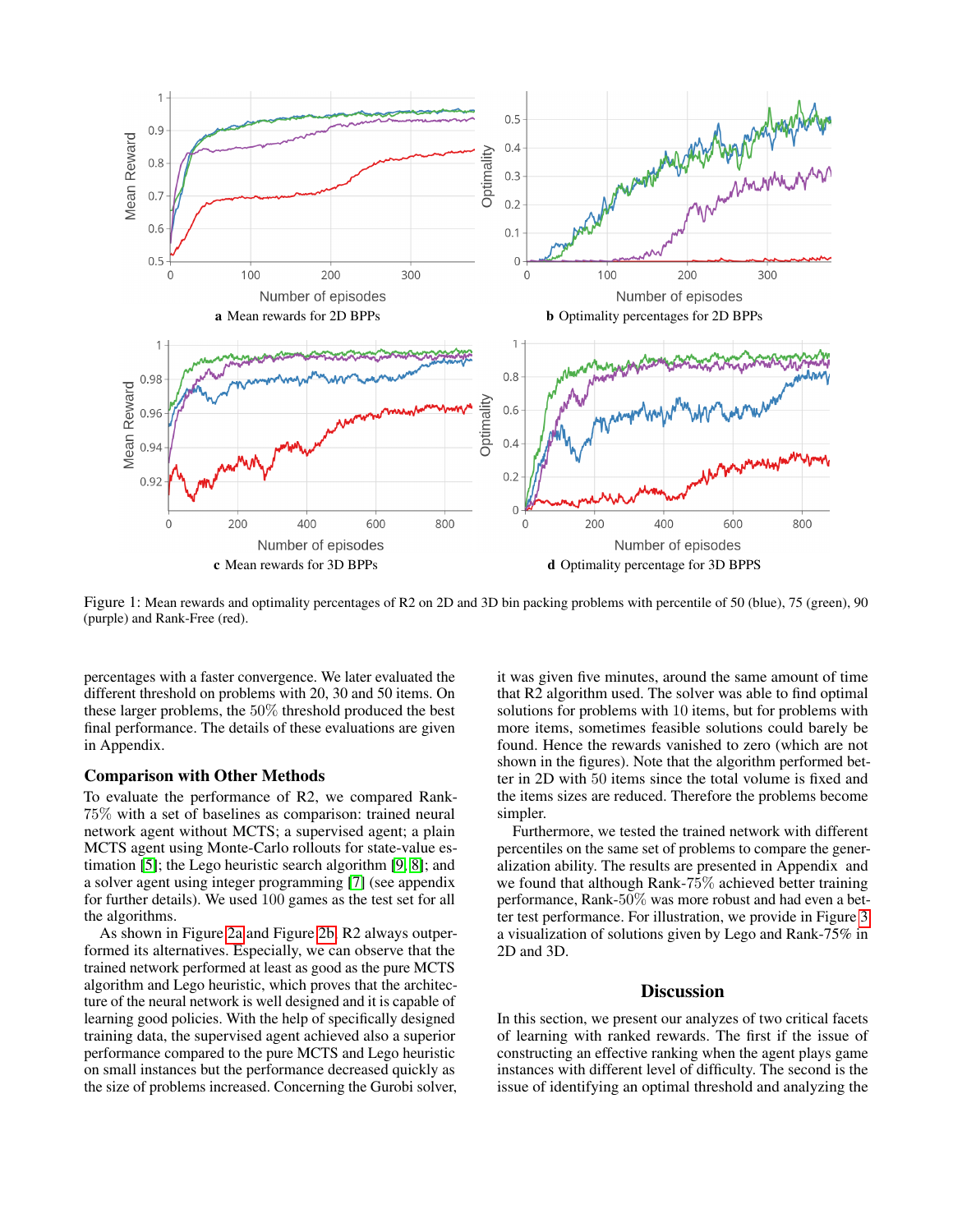<span id="page-4-0"></span>

<span id="page-4-1"></span>Figure 2: Performance on 2D and 3D games for Rank-75% and other algorithms.

potential benefits of, and problems with, high and low ranking thresholds.

## Ranking on Games of Different Difficulty

When using self-play in two-player games, the sequence of actions which lead to victory is superior to the sequence leading to a loss. This pushes the agent's policy in the direction of the winner's actions. However, when using ranked reward, there is no direct relationship between the sequences of actions of the agent on two different games. The agent might have performed poorly on one game because the difficulty level of that particular game was higher than most other games. This effect introduces significant amounts of noise to the reward signal.

A workaround would be to include the difficulty level in the ranking process, such that poor game outcomes still obtain good rankings for complex game instances. However, this approach would require access to the difficulty level of the games, which is unlikely to happen. A second approach would incorporate randomness, e.g. additional noises into the prior distribution of the policy neural network, into the agent's behavior while making it play the same game multiple times. By this mechanism, we can assure comparability of the game outcomes and correlations between these and the agents' policies. We tried the second approach on the bin packing problem but no further improvement was noticed

due to the relative similarity of the difficulty level of the games<sup>[1](#page-4-2)</sup>. The Ranked Reward algorithm as described in this paper is therefore appropriate for problems in which different problem instances have relatively the same difficulty level. For complex problems in which difficulty could vary widely from one instance to another, R2 would certainly benefit from applying the mechanism above to ensure comparability in the game outcomes.

## The Effects of Ranking Thresholds on Learning

Although the performances of R2 are relatively robust to the percentile used, we studied the difference of learning performances when using other percentile values. We analyzed and interpreted the evolution of the reward distribution over time for four different cases, rank-free and  $\alpha$  values of 50%, 75% and 90% on 2D BPP with 10 items, as shown in Figure [4.](#page-5-1)

Figures [4a](#page-5-2) and [4b](#page-5-3) show that, although better solutions dominate, optimal solutions are not picked up convincingly in the rank-free and ranked 50% cases. In the rank-free case, the difference between the optimal MDP reward 1.0 and the nearest sub-optimal MDP reward 0.96 is relatively small,

<span id="page-4-2"></span><sup>&</sup>lt;sup>1</sup>The empirical reward distribution of the Lego heuristic corresponds to a bell-shape with a small standard deviation, which suggests that different games have relatively the same difficulty level.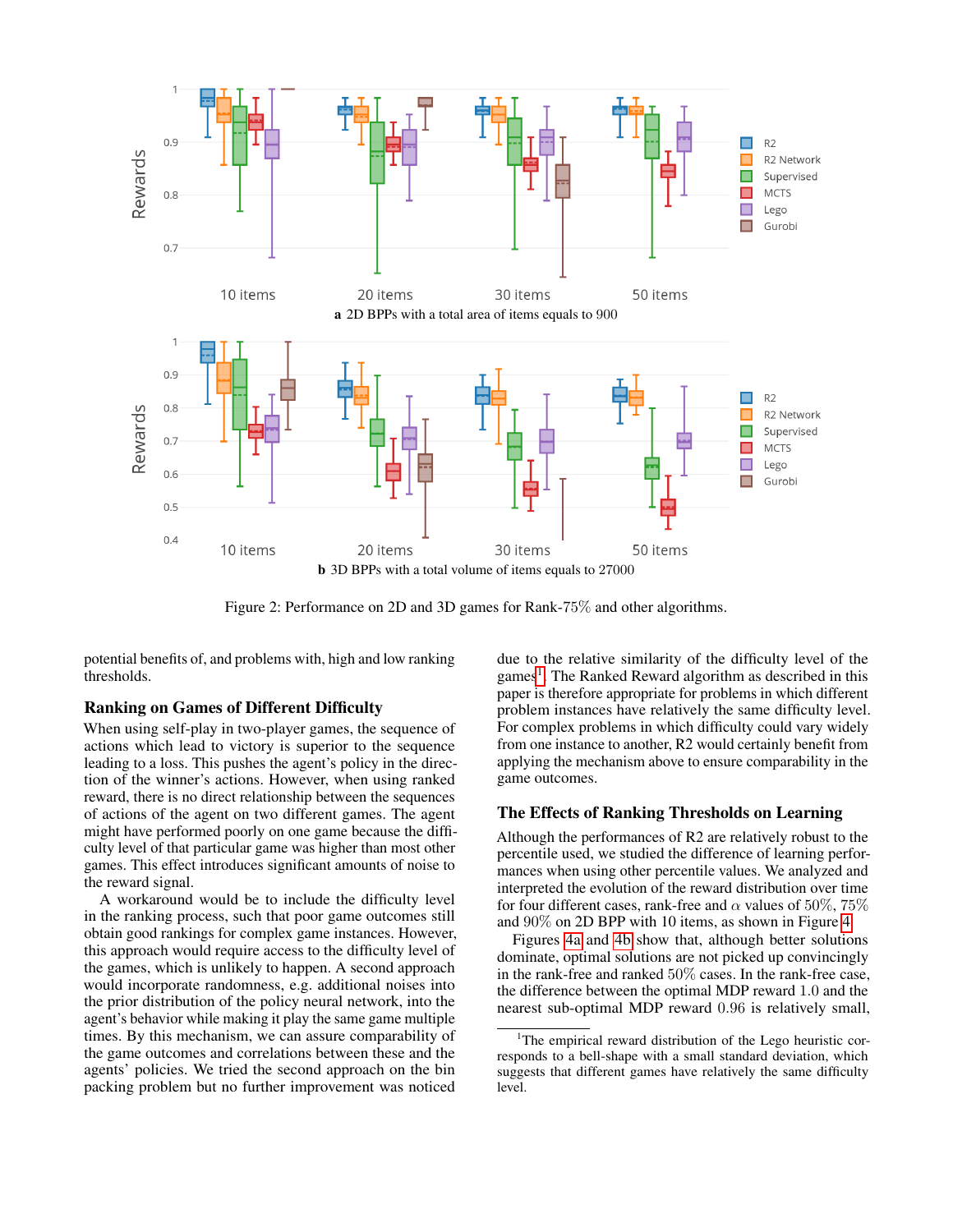<span id="page-5-0"></span>

<span id="page-5-3"></span>Figure 3: Visualization of the solution by Lego and Rank-75% in 2D and 3D.

<span id="page-5-2"></span><span id="page-5-1"></span>

<span id="page-5-4"></span>Figure 4: Evolution of the reward proportions with different percentiles  $\alpha$  during training in 2D BPPs. Dark blue denotes the maximum reward of 1 and red denotes the minimum reward of 0. Ranked (75%) achieves better performance and stability than others.

potentially making it difficult to distinguish between them effectively. In the ranked 50% case, Figure [4c,](#page-5-4) all the games in the top half of the buffer receive a ranked reward of 1.0. This provides positive feedback to a significant number of sub-optimal games and it is potentially this effect that makes the convergence slow in this case. In the ranked 75% case, only the top quarter of the buffer receive a ranked reward of 1.0. This effectively picks up the optimal solutions and expels sub-optimal solutions from the buffer almost completely. The ranked 90% case, Figure [4d,](#page-5-5) also converges quickly, but less quickly than the ranked 75% case. In this case, a smaller number of good solutions will receive positive feedback, giv<span id="page-5-5"></span>ing the learning a much smaller reward signal initially. This could be the cause of the slower convergence rate, though optimal solutions always receive a positive reward.

The impact of the percentile  $\alpha$  on the performance follows our intuitive understanding of human learning. Setting the threshold at  $50\%$  is equivalent to making the agent play against an opponent of the same level, as it has a predetermined 50% chance of winning. Increasing the percentile value corresponds to improving the opponent's level, as it makes it harder to obtain a reward of 1. In our context, when the percentile changes from 50% to 75%, the probability of winning falls to 25%. In general, higher thresholds lead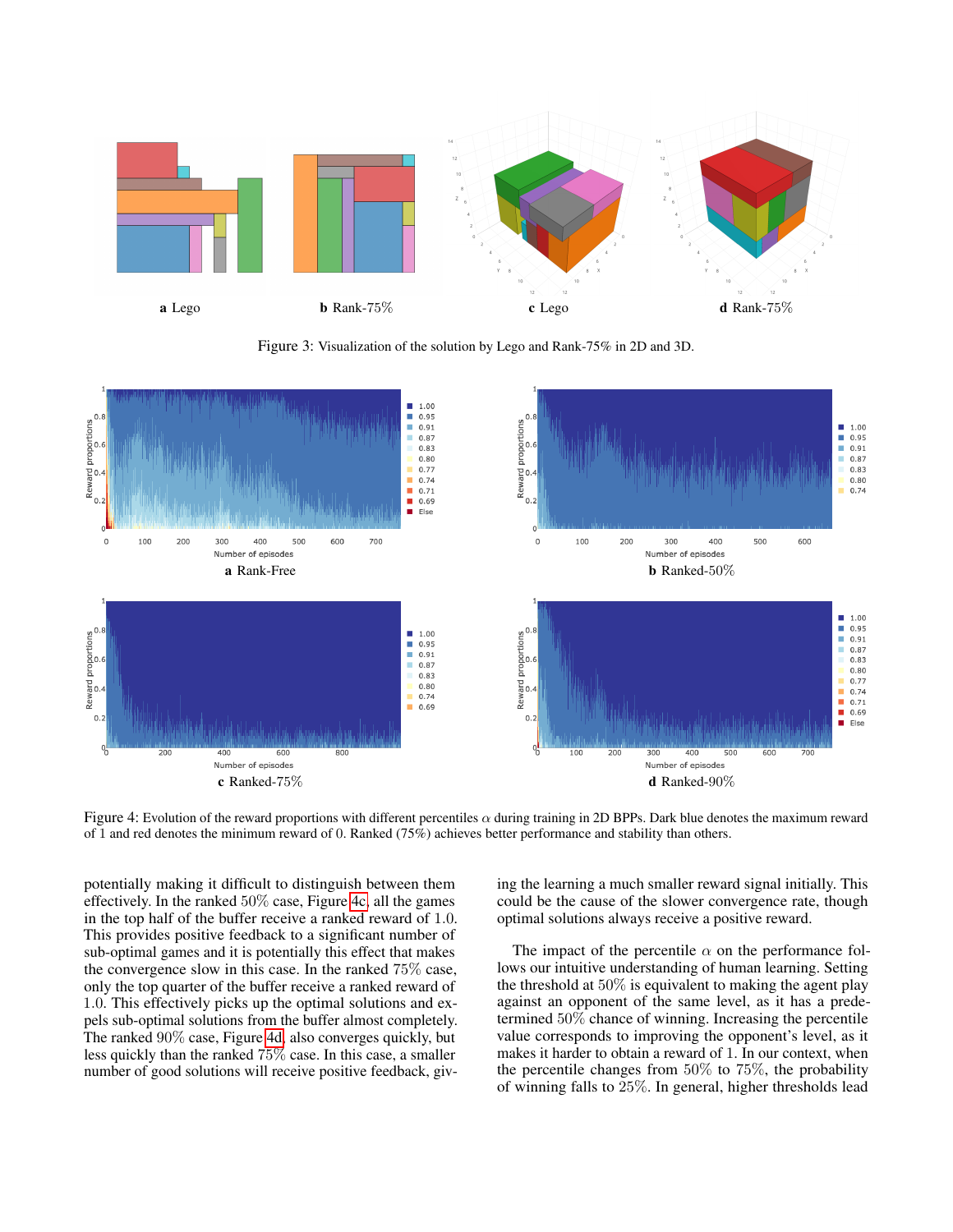to faster learning, i.e., the proportion of high-reward games increases faster. However, Figure [4d](#page-5-5) shows that, for a threshold of 90%, a larger residue of low-reward games remains. Although this effect is stronger for 3D problems. These instabilities could explain the weaker final performance of the higher thresholds. To explain this, we can hypothesize that if the opponent is too strong, the learning process will suffer as the agent can very rarely affect the game outcome even when it plays significantly better than its current mean performance level.

## Conclusion and Future Work

The results presented in this work show that R2 outperforms the selected alternatives both on the 2D and 3D bin packing problems with 10, 20, 30 and 50 items. In particular, the capacity of the algorithm to outperform its competitors in large instances makes it suitable for solving real-life problem instances.

By ranking the rewards obtained over recent games, R2 provides a threshold-based relative performance metric. This enables it to reproduce the benefits of self-play for singleplayer games, removing the requirement for training data and providing a well-suited adversary throughout the learning process.

Consequently, R2 outperforms the selected alternatives as well as its rank-free counterpart, improving on the performance of the best alternative, the Gurobi solver, by more than 6% when using a threshold value of 75%. As the number of items grows, the difference can reach up to 15%. An analysis of the effects of different percentiles  $\alpha$  has shown that higher thresholds perform better up to a point after which learning becomes unstable and performance decreases.

For now, our implementation of the bin packing problem only considers problems that do not contain any spare space, i.e., square packings with no gaps. Even though this helps us to evaluate the algorithm's performance, it introduces an undesirable bias. Future research should evaluate the algorithm on a wider range of problems, for which the optimal solution is unknown and not necessarily square.

The R2 algorithm is potentially applicable to a wide range of optimization tasks, though it has so far been used only on the bin packing. In the future, we will consider other optimization problems such as the Traveling Salesman Problem to further evaluate its effectiveness.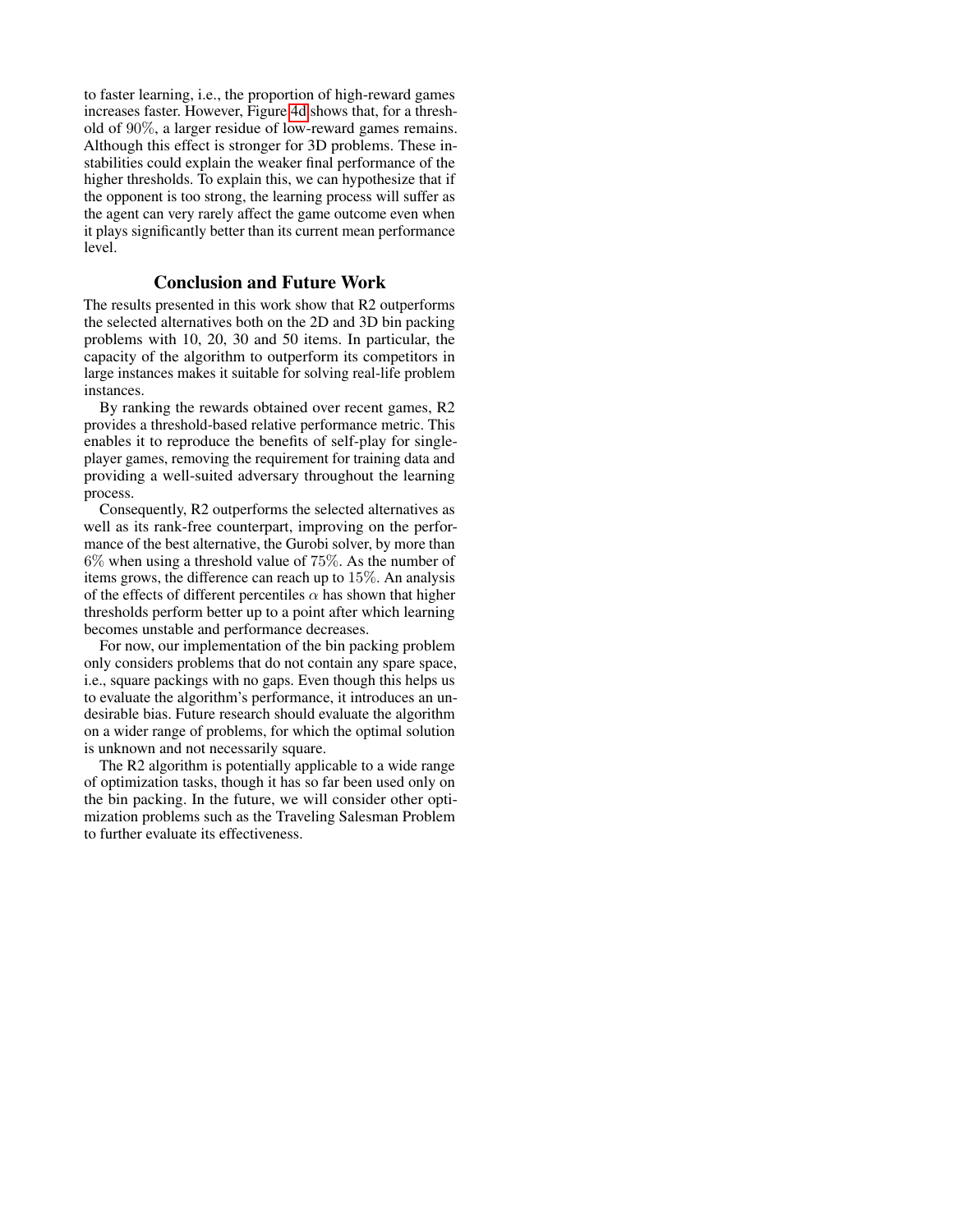### References

- <span id="page-7-1"></span>[1] Thomas Anthony, Zheng Tian, and David Barber. Thinking fast and slow with deep learning and tree search. In *Advances in Neural Information Processing Systems (NIPS) 30*, pages 5360–5370. 2017.
- <span id="page-7-14"></span>[2] Trapit Bansal, Jakub Pachocki, Szymon Sidor, Ilya Sutskever, and Igor Mordatch. Emergent complexity via multi-agent competition. *arXiv:1710.03748*, 2017.
- <span id="page-7-12"></span>[3] Irwan Bello, Hieu Pham, Quoc V. Le, Mohammad Norouzi, and Samy Bengio. Neural combinatorial<br>optimization with reinforcement learning. *CoRR*. optimization with reinforcement learning. abs/1611.09940, 2016.
- <span id="page-7-8"></span>[4] V. Boyer, M. Elkihel, and D. El Baz. Heuristics for the 0–1 multidimensional knapsack problem. *European Journal of Operational Research*, 199(3), 2009.
- <span id="page-7-5"></span>[5] C. B. Browne, E. Powley, D. Whitehouse, S. M. Lucas, P. I. Cowling, P. Rohlfshagen, S. Tavener, D. Perez, S. Samothrakis, and S. Colton. A survey of Monte Carlo tree search methods. *IEEE Transactions on Computational Intelligence and AI in Games*, 4(1):1–43, 2012.
- <span id="page-7-9"></span>[6] Alberto Colorni, Marco Dorigo, Francesco Maffioli, Vittorio Maniezzo, Giovanni Righini, and Marco Trubian. Heuristics from nature for hard combinatorial optimization problems. *International Transactions in Operational Research*, 3(1):1–21, 1996.
- <span id="page-7-4"></span>[7] LLC Gurobi Optimization. Gurobi optimizer reference manual, 2018.
- <span id="page-7-6"></span>[8] Haoyuan Hu, Lu Duan, Xiaodong Zhang, Yinghui Xu, and Jiangwen Wei. A multi-task selected learning approach for solving new type 3D bin packing problem. *arXiv:1804.06896*, 2018.
- <span id="page-7-13"></span>[9] Haoyuan Hu, Xiaodong Zhang, Xiaowei Yan, Longfei Wang, and Yinghui Xu. Solving a new 3D bin packing problem with deep reinforcement learning method. *arXiv:1708.05930*, 2017.
- <span id="page-7-3"></span>[10] Thomas M. Moerland, Joost Broekens, Aske Plaat, and Catholijn M. Jonker. A0C: Alpha zero in continuous action space. *arXiv:1805.09613*, 2018.
- <span id="page-7-7"></span>[11] César Rego, Dorabela Gamboa, Fred Glover, and Colin Osterman. Traveling salesman problem heuristics: Leading methods, implementations and latest advances. *European Journal of Operational Research*, 211(3):427– 441, 2011.
- <span id="page-7-10"></span>[12] Jürgen Schmidhuber. Deep learning in neural networks: An overview. *Neural Networks*, 61:85–117, 2015.
- <span id="page-7-0"></span>[13] David Silver, Thomas Hubert, Julian Schrittwieser, Ioannis Antonoglou, Matthew Lai, Arthur Guez, Marc Lanctot, Laurent Sifre, Dharshan Kumaran, Thore Graepel, Timothy P. Lillicrap, Karen Simonyan, and Demis Hassabis. Mastering chess and shogi by selfplay with a general reinforcement learning algorithm. *arXiv:1712.01815*, 2017.
- <span id="page-7-2"></span>[14] Gerald Tesauro. TD-gammon, a self-teaching backgammon program, achieves master-level play. *Neural Computation*, 6(2):215–219, 1994.
- <span id="page-7-11"></span>[15] Oriol Vinyals, Meire Fortunato, and Navdeep Jaitly. Pointer networks. In *Advances in Neural Information Processing Systems (NIPS) 28*, page 2692–2700, Montreal, Quebec, Canada, December 7-12 2015.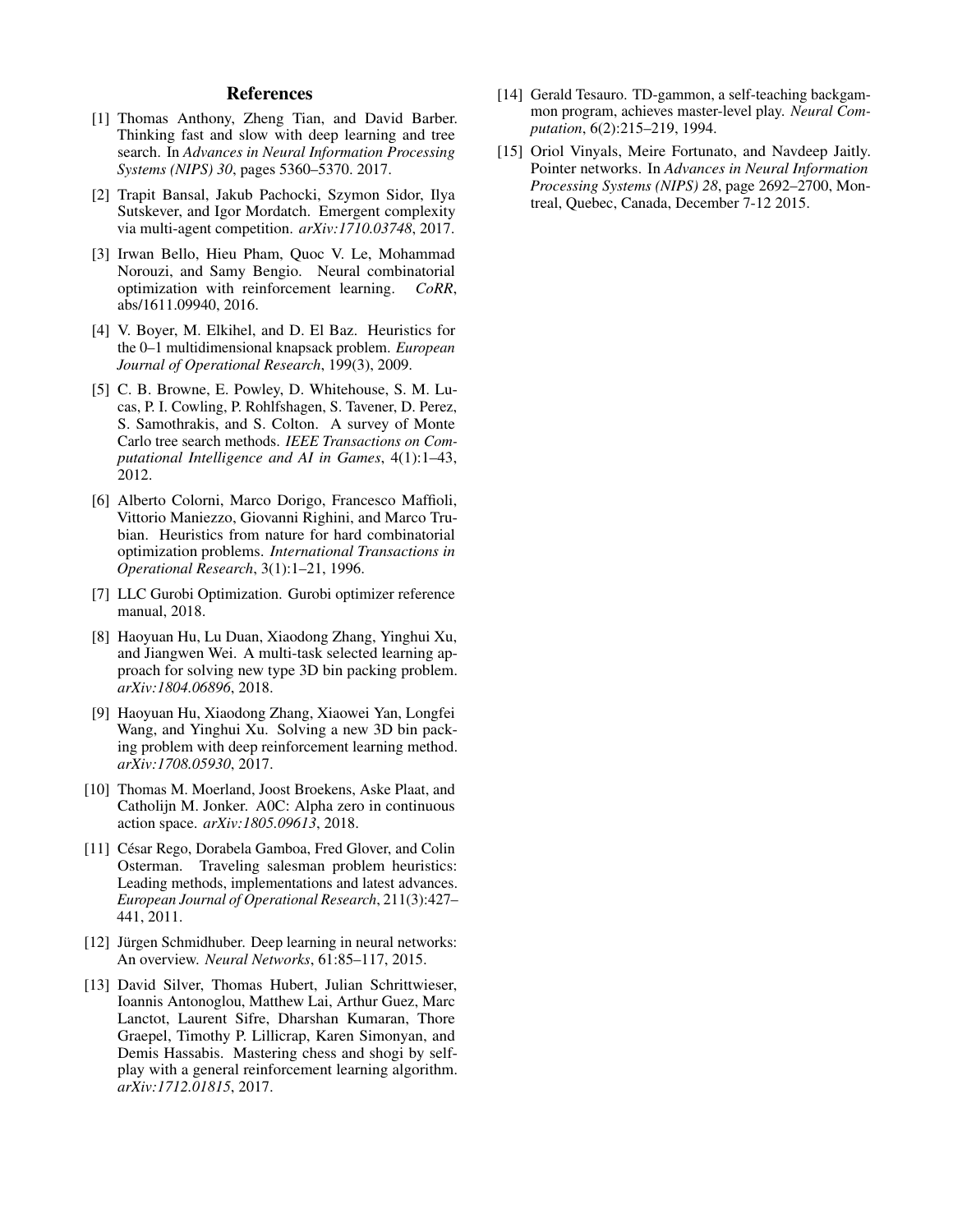## Generation of Bin Packing Problems

Due to the lack of existing datasets for the bin packing problems, we generated instances artificially via splitting a cube (or square) randomly. The detailed algorithm is given in Algorithm [2.](#page-8-0) Especially, the information of optimal solution is not used in the definition of the problem and the definition of the final reward is applicable for problems without the knowledge of the optimal solution.

Algorithm 2: Bin Packing Problem Generator

**Input** : Number of item N, size of optimal bin  $(L, W, H)$ , random seed s. **Output**: Item set  $I$ **Function BPP GENERATOR(N, L, W, H, s):** Initialize the items list  $\mathcal{I} = \{(L, W, H)\}.$ while  $|\mathcal{I}| < N$  do Pop an item randomly from  $\mathcal I$  by the item's volume. Choose an axis randomly by the length of edge. Choose a position randomly on the axis by the distance to the center of edge. Split the item into two and add them into  $\mathcal{I}$ . end return  $\mathcal I$ 

## Benchmark Algorithms

<span id="page-8-0"></span>Algorithm 3: Lego Heuristic Algorithm (3D)

**Input**: Items  $\mathcal{I} = \{(l_i, w_i, h_i)\}_{i=1}^N$ . Function LEGO $(\mathcal{I})$ : for  $t \leftarrow 0$  to  $N - 1$  do if  $t = 0$  then Choose the item of largest volume, i.e.  $i_0 = \arg \max_i l_i w_i h_i$ . Rotate it such that  $l_{i_0} \geq w_{i_0} \geq h_{i_0}$  and place it at  $(0, 0, 0)$ . else Select the item of the action which minimizes the percentage of the wasted space in the minimal bin, i.e.  $i_t = \arg \min \frac{V_{\text{placed items}}}{V_{\text{bin}}}$  $(i,x,y,z,r)$  $\frac{1}{V_{\text{bin}}}$ . Select the action which minimized the surface, i.e.  $(x_{i_t}, y_{i_t}, z_{i_t}, r_{i_t}) = \arg \min S_{\text{bin}}$ .  $(i_+,x,y,z,r)$ Perform the action  $(i_t, x_{i_t}, y_{i_t}, z_{i_t}, r_{i_t})$ . end end return

#### Details of the benchmark algorithms

- Plain MCTS The plain MCTS agent used 300 simulations per move just like R2 and executed a single Monte Carlo roll-out per simulation to estimate state values.
- Lego Heuristic The Lego algorithm worked sequentially by first selecting the item minimizing the wasted space in the bin, and then selecting the orientation and position of the chosen item to minimize the bin size.
- Supervised Learning The BPP instances were generated with a known optimal solution for each problem, we designed a Lego-like heuristic algorithm defining a corresponding optimal sequence of actions  $\{a_i\}_{0\leq i\leq N-1}$  for such solution. We used the state-action pairs  $(s_i, a_i)$  to train the policy-head of the R2 neural network as a one-class classification problem: given state  $s_i$ .
- Gurobi Solver With exactly the same constraints as reinforcement learning environments, we wrote two mathematical models for 2D and 3D problems and used Gurobi solver to solve them. Precisely, all constraints are linear and the objective is linear for 2D and quadratic for 3D. Solver were given 8 CPUs and five minutes in total (roughly the same amount of time as R2 agents with MCTS) and it reported the best found feasible solution.